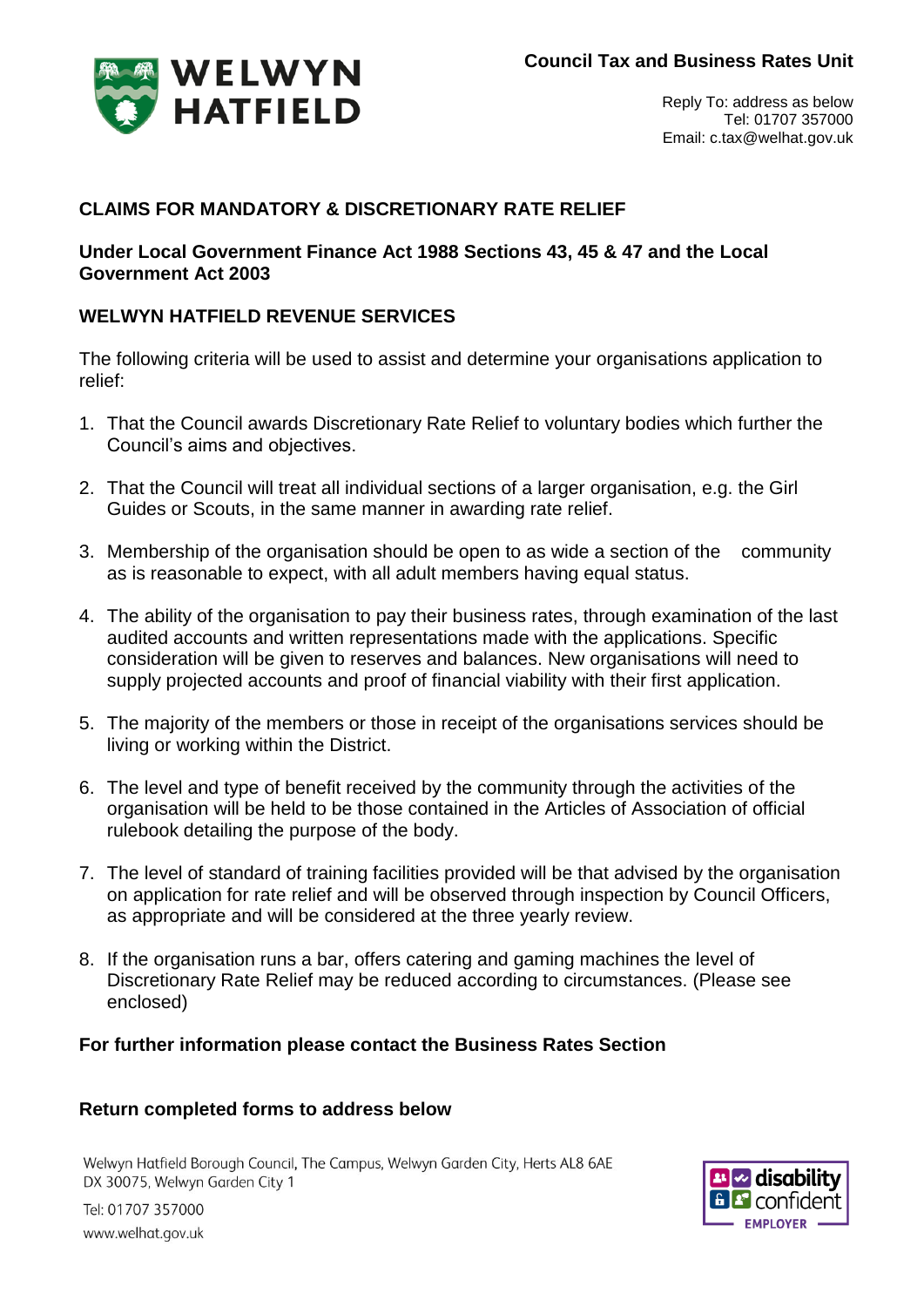## **PLEASE USE BLOCK CAPITALS AND MARK RELEVANT BOXES**

#### **1. Name of Organisation**

Is it part of an organisation? Yes / No

### **2. Correspondents**

Name:

Title:

Address:

**Telephone** 

#### : **3. Details of Premises for which relief is sought:**

Situation:

Description:

Purpose for which used:

Are the premises wholly or mainly used for this purpose? Yes / No

Date use from:

If premises occupied but not owned by organisation give terms of Tenancy:

## **4. is the organisation a charity? Yes / No**

If YES please complete parts 4a to 4e. If NO please go to section 6.

a) Is the Charity registered under the Charities Act 1980? Yes / No

If YES give registration number:

b) If NO has an application been made for registration under the Charities Act 1980?

If YES give date of application:

c) If Charity is exempt from registration give details:

d) Is it recognised as a charity for Income Tax purpose? Yes / No

e) Does the Charity wish to apply for discretionary relief? Yes / No

If YES please complete sections 5 & 6

### **5. If a Sports Club, is the club registered as a Community Amateur Sports Club? Yes / No**

If YES please supply a copy of the clubs registration.

## 6. **Membership/Service Beneficiaries Details:**

| Number of Members/Service user:                                       |          |
|-----------------------------------------------------------------------|----------|
| Fee Payable:                                                          |          |
| Admission Charges for non-members:                                    |          |
| Is the membership drawn from local residents?                         | Yes / No |
| If YES approximate percentage:                                        |          |
| Does the organisation exist for profit?                               | Yes / No |
| Does the organisation provide training for members? Yes / No          |          |
| If YES give details:                                                  |          |
|                                                                       |          |
| Have any facilities been provided by self-help or grant aid? Yes / No |          |
| If YES please give details:                                           |          |
|                                                                       |          |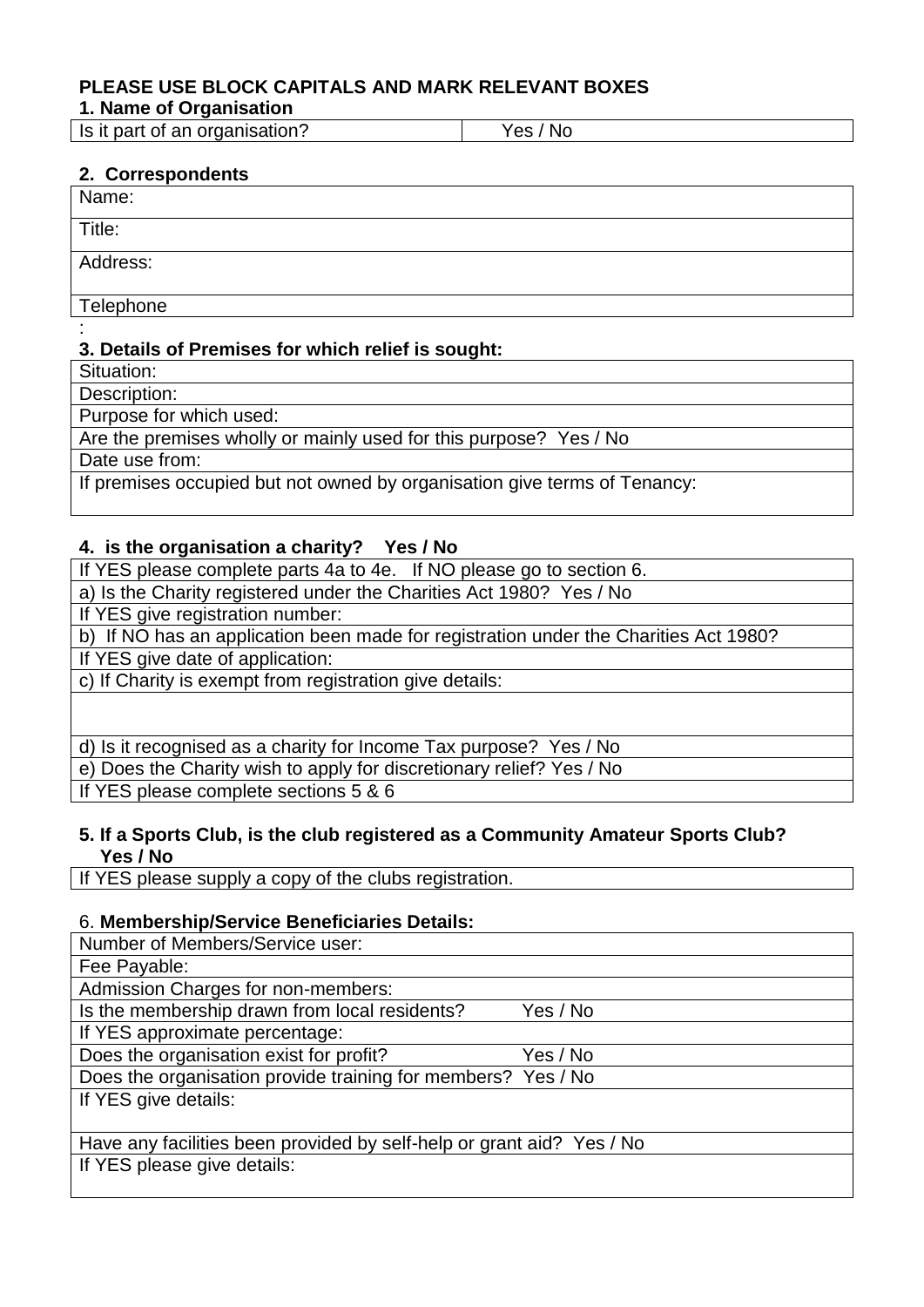### 7. **How does the Organisation benefit the community?**

Give details of any group represented e.g young or persons with disability:

# 8. **Does the organisation run a bar/catering or gaming machines? Yes / No**

If YES provide accounts illustrating level of income attributers to this facility:

#### **9. Welwyn Hatfield Borough Council has adopted an Equalities Policy and is keen to ensure that unfair discrimination is not taking place and the policy is working effectively through the organisations that it supports.**

Please could you confirm if membership to your organisation is open to everyone irrespective of race, gender, disability, sexuality, age, creed, colour, nationality, religion, belief, political opinion or affiliation, gender reassignment, marital status, family connections, caring responsibilities or unrelated criminal conviction. If NO, please confirm why this may be justifiable

### **10.DECLARATION**

I certify that

a) To the best of my knowledge that the information contained in this claim is correct.

b) I will inform the Council of any change in use, occupation or other circumstances relating to this application.

c) I enclose the accounts for the last financial year and trust deed of written constitution.

Signed: \_\_\_\_\_\_\_\_\_\_\_\_\_\_\_\_\_\_\_\_\_\_\_\_\_\_\_\_ Date: \_\_\_\_\_\_\_\_\_\_\_\_\_\_\_\_\_

Designation: \_\_\_\_\_\_\_\_\_\_\_\_\_\_\_\_\_\_\_\_\_\_\_\_\_\_\_\_\_\_\_\_\_\_\_\_\_\_\_\_\_\_\_\_\_\_\_\_\_\_\_\_\_\_\_\_\_\_\_\_\_

Your organisation may be eligible for a Community Grant, Please ring Community Care on 01707 357000 for a leaflet and application from.